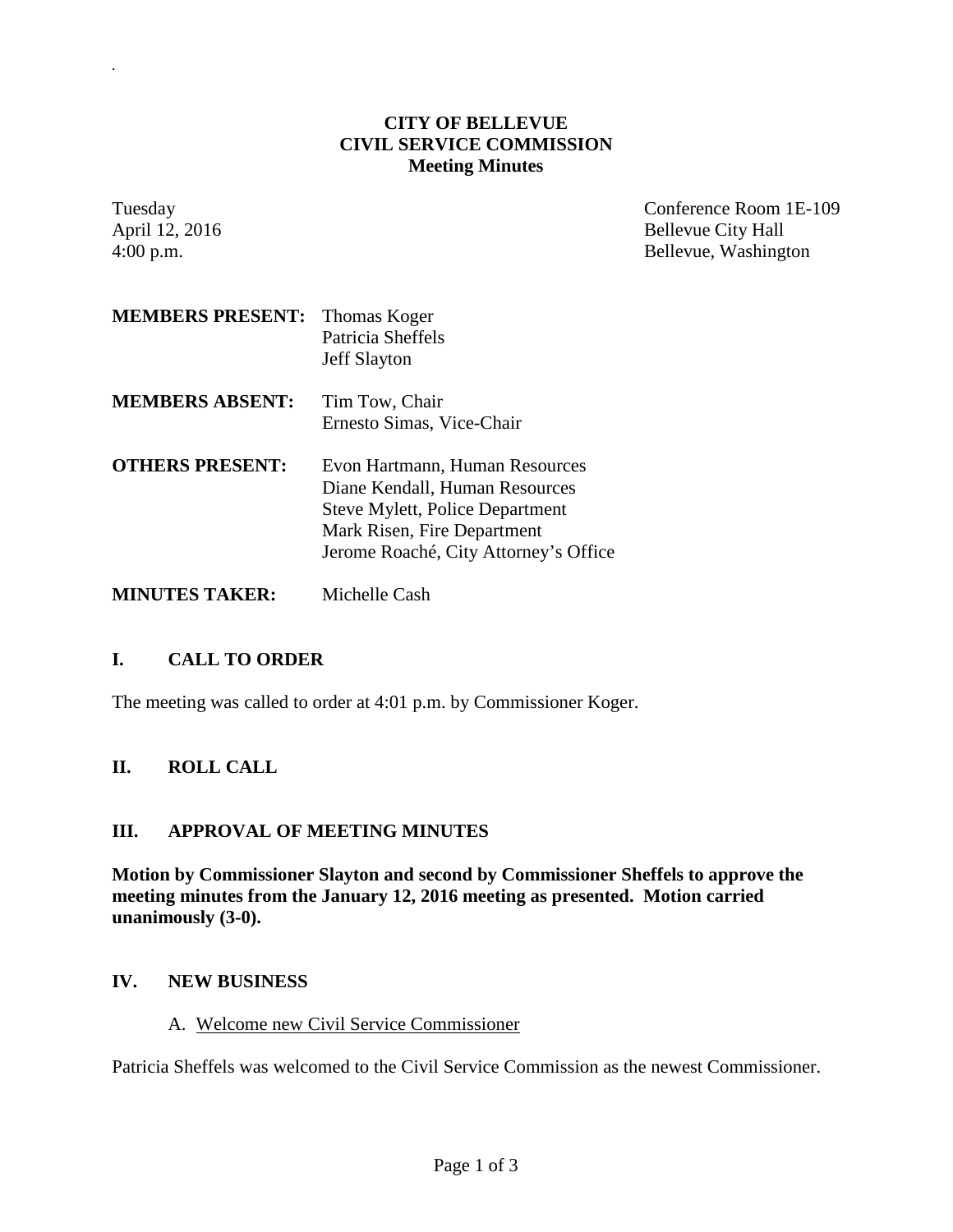# B. Request to Conduct an Entry-Level Firefighter Hiring Process 2016

On behalf of the Fire Department, Mr. Risen made an official request to conduct an entry-level Firefighter hiring process in 2016.

**Motion by Commissioner Slayton and second by Commissioner Koger to authorize the request to conduct an entry-level Firefighter hiring process in 2016. Motion carried unanimously (3-0).**

### C. Request to Rehire Mike Lombardo

*.*

On behalf of the Fire Department, Mr. Risen made an official request to begin the process to rehire Mike Lombardo, a previous employee of the department who left in good standing June 5, 2015, which falls clearly within the 5 year window.

### **Motion by Commissioner Slayton and second by Commissioner Koger to approve the Fire Department's request to rehire Mike Lombardo. Motion carried unanimously (3-0).**

### D. Request to Conduct a Police Major Promotional Exam

On behalf of the Police Department, Mr. Mylett made an official request to conduct a promotional exam for the rank of Police Major in 2016.

**Motion by Commissioner Koger and second by Commissioner Slayton to authorize the request to conduct a promotional exam for the rank of Police Major in 2016. Motion carried unanimously (3-0).**

# **V. ANNOUNCEMENT OF NEXT MEETING**

Commissioners expressed their gratitude to Commissioner Slayton for his service to Bellevue and the Commission. His term has expired. Commissioner Slayton was also presented with a token of appreciation.

Commissioner Koger announced that the next regularly scheduled Civil Service Commission meeting will be held on Tuesday, July 12, 2016.

# **VI. INFORMATIONAL ITEMS**

#### **FIRE**

- 1. Proposed appointment to Acting engineer
- 2. Notice of Status Change—Promoted to Lieutenant-John Rickerson
- 3. Notice of Status Change—Promotion to Firefighter/Engineer-Nate Cogdill
- 4. Notice of Status Change—Promotion to Battalion Chief-Dave Beste
- 5. Notice of Status Change—Promoted to Battalion Chief-Tony Mastrandrea